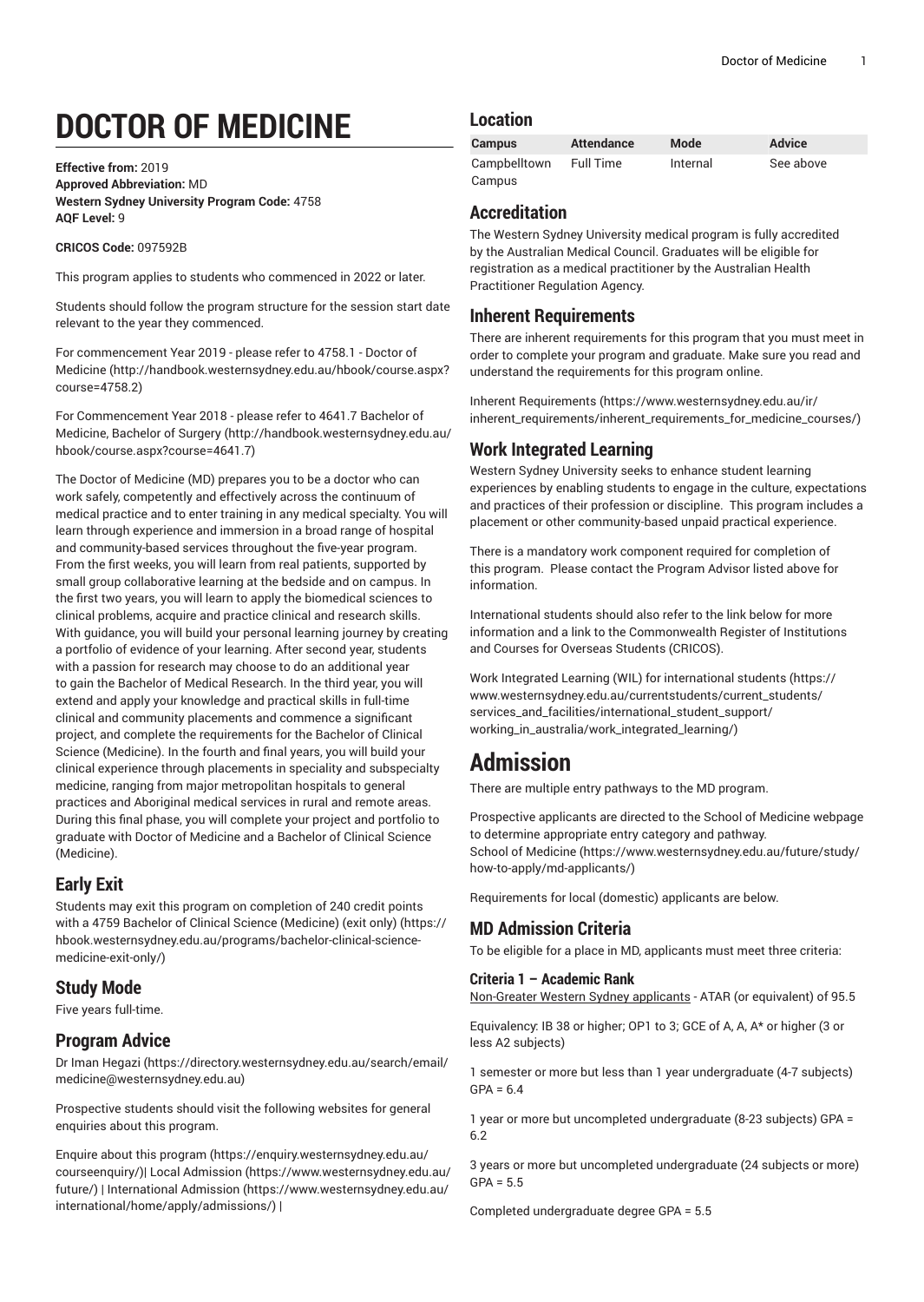Completed undergraduate degree with Honours (Class 1, 2A, 2B and 3) = no minimum GPA required

Completed Graduate Certificate = 6.5

Completed Graduate Diploma = 6.2

Completed Coursework Masters = 5.4

Completed Research Masters = no minimum GPA required

Greater Western Sydney applicants - ATAR (or equivalent) of 93.5

Equivalency: IB 36 or higher; OP 1 to 4, GCE of A A A\* or higher (3 or less A2 subjects)

1 semester or more but less than 1 year undergraduate (4-7 subjects)  $GPA = 6.1$ 

1 year or more but uncompleted undergraduate (8-23 subjects) GPA = 5.9

3 years or more but uncompleted undergraduate (24 subjects or more)  $GPA = 5.2$ 

Completed undergraduate degree GPA = 5.2

Completed undergraduate degree with Honours (Class 1, 2A, 2B and 3) = no minimum GPA required

Completed Graduate Certificate = 6.0

Completed Graduate Diploma = 5.7

Completed Coursework Masters = 4.9

Completed Research Masters = no minimum GPA required

#### **Rural Entry Admission Scheme - ATAR or equivalent of 91.5**

Equivalency: IB 35 or higher; OP 1 to 4, GCE of A, A, A\* or higher (3 or less A2 subjects)

1 semester or more but less than 1 year undergraduate (4-7 units) GPA  $= 5.8$ 

1 year or more but uncompleted undergraduate (8-23 units) GPA = 5.6

3 years or more but uncompleted undergraduate (24 units or more) GPA  $= 4.9$ 

Completed undergraduate degree GPA = 4.9

Completed undergraduate with Honours degree (Class 1, 2A, 2B and 3) = no minimum GPA required

Completed Graduate Certificate = 5.7

Completed Graduate Diploma = 5.4

Completed Coursework Masters = 4.6

Completed Research Masters = no minimum GPA required

#### **Criteria 2 – Aptitude Test**

Applicants must sit the allocated aptitude test. The level of achievement the University requires will vary each year, determined by the performance of all applicants competing for a place in the MD program and will not be disclosed.

#### **Criteria 3 - Interview**

The interview will take the format of a Multi-station Mini Interview (MMI). Applicants invited to interview are asked a series of questions; each question is asked by a separate interviewer in a separate interview station. Interview places are reserved for Western Sydney and Rural background applicants.

#### **Applicants with current or previous university study**

Applicants with current or previous university study will be assessed on their GPA. Applicants who have attempted or completed more than one tertiary qualification will be assessed based on the qualification with

the highest GPA (minimum of 4 subjects or one semester equivalent full-time).

No deferrals will be accepted for this course.

#### **Additional Information**

Applications from Australian and New Zealand citizens and holders of permanent resident visas may be made via the Universities Admissions Centre (UAC) or directly through the Western Portal. Use the links below to apply via UAC or Western Sydney University. Applications made directly to Western Sydney do not have an application fee.

<http://www.uac.edu.au/> <https://westernsydney.uac.edu.au/ws/>

Applicants who have undertaken studies overseas may have to provide proof of proficiency in English. Local applicants who are applying through the Universities Admissions Centre (UAC) will find details of minimum English proficiency requirements and acceptable proof on the UAC website. Local applicants applying directly to the University should also use the information provided on the UAC website.

International students currently completing an Australian Year 12 in or outside Australia, an International Baccalaureate in Australia or a New Zealand National Certificate of Educational Achievement (NCEA) level 3 must apply via UAC International.

<http://www.uac.edu.au/>

All other International applicants must apply directly to the University via the International Office.

International students applying to the University through the International Office can find details of minimum English proficiency requirements and acceptable proof on their website.

[International Office](http://www.westernsydney.edu.au/international/) ([http://www.westernsydney.edu.au/international/\)](http://www.westernsydney.edu.au/international/)

Overseas qualifications must be deemed by the Australian Education International - National Office of Overseas Skills Recognition (AEI-NOOSR) to be equivalent to Australian qualifications in order to be considered by UAC and Western Sydney University.

#### **Special Requirements Prerequisites**

Students are required to obtain and provide all necessary documentation to be verified by NSW ClinConnect. This verification is a requirement of the NSW Health Department for all students enrolled in medical programs. If a student fails to produce this documentation to ClinConnect they will not be able to attend hospital and health service teaching sessions, and placements. Attendance is a mandatory requirement of the program to ensure that professional competencies are met. Failure to attend will result in a 'CF' (Compulsory Fail) of the subject. Documents that must be provided to ClinConnect are:

- 1. National Police Certificate;
- 2. Adult Health Immunisation Schedule;
- 3. Code of Conduct Agreement.

Students must also meet the inherent requirements of the program as outlined in the University of Western Sydney Inherent Requirements for Medicine:

([https://www.westernsydney.edu.au/ir/inherent\\_requirements/](https://www.westernsydney.edu.au/ir/inherent_requirements/inherent_requirements_for_medicine_courses/) [inherent\\_requirements\\_for\\_medicine\\_courses](https://www.westernsydney.edu.au/ir/inherent_requirements/inherent_requirements_for_medicine_courses/) ([https://](https://www.westernsydney.edu.au/ir/inherent_requirements/inherent_requirements_for_medicine_courses/) [www.westernsydney.edu.au/ir/inherent\\_requirements/](https://www.westernsydney.edu.au/ir/inherent_requirements/inherent_requirements_for_medicine_courses/) [inherent\\_requirements\\_for\\_medicine\\_courses/\)](https://www.westernsydney.edu.au/ir/inherent_requirements/inherent_requirements_for_medicine_courses/)).

Inherent requirements are personal capabilities which are essential for achieving the learning outcomes of the Program or Subject in a way that will preserve the integrity of the University's teaching, learning